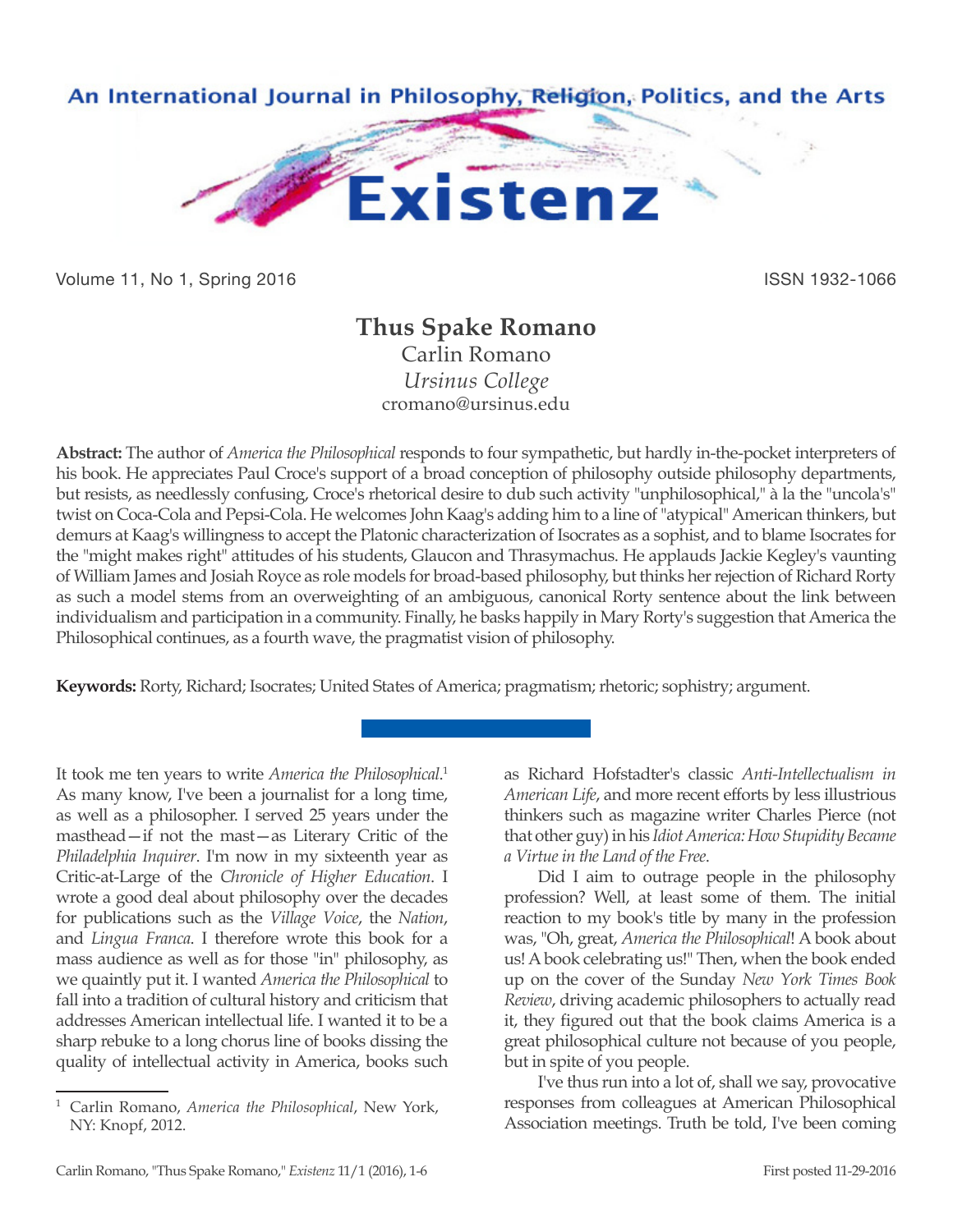to APA now for almost 40 years, since I was a student. I love APA—at least some of it. It's good to hear what people think about what I think.

I'm truly very grateful to everybody for taking the time. We're all so busy with our own work that anytime colleagues put an effort into looking at someone else's work, especially that of a contemporary, it's a real gift. I thank Paul Croce, John Kaag, Jackie Kegley and Mary Rorty for being willing to ponder *America the Philosophical*, to participate in our APA Pacific symposium, and to provide a polished version of their papers to *Existenz*. All express solidarity with multiple aspects of my book, which I appreciate. Here, in the interests of brevity, and in responding to my four commentators individually, I acknowledge the areas of agreement just briefly, or when necessary for context. For the most part, I focus on issues that challenge my positions in the book, or seem to call for a special response.

## **Reply to my Critics**

### *Paul Croce*

Given Paul Croce's enthusiastic support for the attention I give to thinkers outside professional philosophy, I feel ungracious in strongly resisting his wish to dub philosophical thinking that is not "professional philosophy" as "unphilosophy." But so I must. Although I welcome his use of popular culture to make a point, I believe Croce's attachment to the term unphilosophical to express my point of view—a desire to parallel Holder's popular 7-Up commercial that vaunts the drink as an "uncola" to Coca-Cola and Pepsi-Cola—is likely to confuse.

Croce sympathizes with my project and doesn't wield unphilosophical as a disparaging adjective. On the contrary, he means it as a description of an unconventional view of philosophy: that philosophy also operates outside departments of philosophy. A first problem with that move, however, is that in my own first section of *America the Philosophical*, I spend many pages invoking "America the Unphilosophical" as a phrase for the standard view of the United States in American intellectual history—the view that it is an unintellectual, non-philosophical culture. Confusion thus looms immediately.

A second problem with applying the term "unphilosophical" to what I regard as philosophical is that it is a part of my mission—one point on which I disagreed with my teacher, Richard Rorty—to recognize the prestige of the word "philosophy" and apply it beyond the boundaries of the professional academic discipline. I refuse to surrender the word and its prestige to academic technicians.

Croce agrees that the kinds of activities I am talking about are philosophical. He writes, "The particular ways of thinking in 'America the Philosophical'—the country, not the book,' are therefore not so much nonphilosophical as another way to be philosophical beyond the mainstream discourses of professional philosophy." He further states, "the label 'unphilosophy' describes a way of thinking that some might regard as beneath the standards of professional philosophy, but that Romano shows to be lively philosophical discourse."2

Yet, somehow, under the spell of his Geoffrey Holder phrase, he insists on holding on to "unphilosophy." Thus, he offers it as "a way to describe thinking outside of professional philosophy which is, nonetheless, philosophical in character" (*UPL* 8). A way, I would say, but not a helpful way. It leads him later to describe exactly the society I dub "America the Philosophical" as "America the unphilosophical." I would therefore like to accept Croce's tip of the hat to my book's mission without accepting his contrary terminology, however sympathetically offered.

The other notion put forward by Croce that concerns me, amid many thanks to him for his rich expression of, and contextualizing of, how we agree, is that involvement in the marketplace beyond the academy risks commodifying and dumbing down what we understand by philosophy. He writes that "philosophical orientation" that "circulates unabashedly in the market place" necessarily "offers rewards but can also exact a price—a price that cultivation of some precision can help to remedy" (*UPL* 8). He gets more specific later: "If market concerns become paramount, the favor of an audience can itself become the measure of quality; conformity to popular views can overshadow the quest for precision and rigor, and also other important philosophical qualities up to and including beauty, goodness, and even truth" (*UPL* 12). The marketplace, he notes, "may even involve turning theories into commodities." Croce believes the "upsides of rigor" are "often overlooked in marketplace thinking." Toward the end of his paper, Croce refers

<sup>2</sup> Paul Croce, "Carlin Romano, UnPhilosopher of the Philosophical Landscape," *Existenz* 11/1 (Spring 2016) 7-15, here p. 8. [Henceforth cited as *UPL*]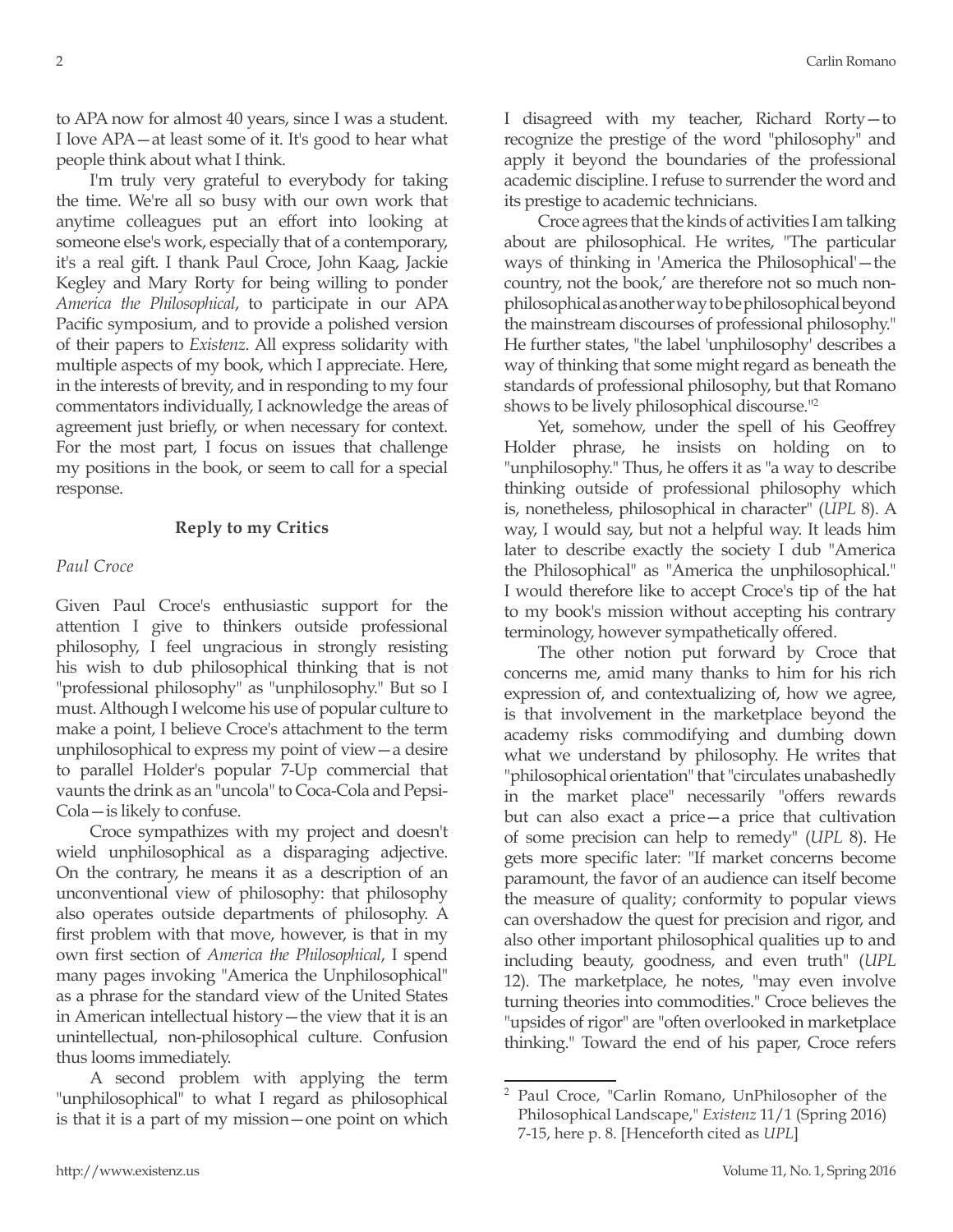to the "market's potential to divert from philosophical thinking" (*UPL* 15).

I do not share Croce's view that the marketplace automatically militates against rigor or high standards in philosophy. To me, it is a case-by-case matter. Moreover, I believe that when the marketplace of ideas expands beyond a department, a discipline, and even academe itself, standards often become more rigorous, acceptance of premises less certain, and the scrutiny of evidence more exacting. Having operated in both high-quality newspapers and high-quality philosophy departments, I've found greater critical examination of claims and arguments in the former.

#### *John J. Kaag*

I take the status of "atypical" philosopher as a compliment. I like the tradition into which Kaag places me—it feels comfortable. I am glad he sees "honesty" and "accuracy" in my portrait of philosophy in America, considering the indignation he says it occasioned among many members of the profession.

At the same time, I can't agree with a number of Kaag's observations about Isocrates. Kaag writes that Isocrates "was a sophist, yes, but a certain kind."3 I spend three pages of *America the Philosophical* (*AP* 543-5) rejecting that claim. In doing so, I adduce the work of a variety of classicists with expertise in Isocrates' corpus, which includes, as Kaag acknowledges, a pamphlet entitled *Against the Sophists*. To cite just one example of such a judgment, Takis Poulakos and David Depew, in the introduction to their volume of essays, *Isocrates and Civic Education*, sum up the position of John Poulakos in yet another key work, *Sophistical Rhetoric in Ancient Greece*:

Isocrates is anything but a Sophist. He demands reflection and deliberative choice, not unthinking response. He is far from a nomadic intellectual. He is a sedentary, somewhat conservative citizen of democratic Athens. His conceptual scheme does not revolve around what is powerful (*dunastēs*), as did that of the Sophists whose experience was formed by the rise of tyrants.4

Similarly, I also can't agree with Kaag's notion that we can or should evaluate Isocrates by the careers and positions of Glaucon and Thrasymachus—particularly their careers and positions as characterized by Plato in the *Republic*—simply because they studied with Isocrates. For one thing, we know, as the classical scholars cited in my Isocrates chapter assert, that Plato tended to distort anyone even remotely connected to sophists and rhetoricians. More important, though, is a common sense judgment: we cannot legitimately attribute the sins of philosophy students to their teachers. To reply to Kaag's query, Isocrates' moral sensibility is robust, not minimal. Was Husserl responsible for the misdeeds of Heidegger? Hardly. Closer to home, should we hold Harvard Law School's great constitutional liberal, Laurence Tribe, responsible for the positions of Ted Cruz? I rest my case.

Finally, although I share some of Kaag's perceptions about the challenges of writing philosophy for a trade publisher, I part company with a few of his assumptions. He says *America the Philosophical* was "not written for academic philosophers" (*NBT* 26). Well, yes, I wrote it for them too. I think Kaag really means that it was not written in a style, and with a professional apparatus, likely to please them. With that, I agree.

Given the decision to allocate my attention among so many thinkers, the book, of course, does not contain substantial embedded discussions of official philosophers such as Josiah Royce or Charles Peirce. But I differ when Kaag writes that I am "not explaining how classical American philosophy—in all of its various forms—fits with the broader historical canon" (*NBT* 26). Not explaining at great length? That I concede. But I do argue that American pragmatist philosophy fits well within a broad historical philosophy canon reshaped to admit the importance of Isocrates' alternate conception of philosophy. Indeed, in arguing that, I seek to live up to what I characterized in *America the Philosophical*  as a Rortyan goal: that the modern philosopher invent a "remapping of culture," an "imaginative revision of the way we think about both the history of philosophy and American culture, one that might rock some of our clichés in the history of ideas" (*AP* 21).

#### *Jacquelyn Ann Kegley*

Jacquelyn Kegley rightly notes the resonances between George Fletcher, the contemporary legal thinker whose book on loyalty I praise in *America the Philosophical*, and the important thinker she has helped to revive, Josiah

<sup>3</sup> John J. Kaag, "On Not Being A (Typical) Philosopher," *Existenz* 11/1 (Spring 2016) 23-26, here p. 24. [Henceforth cited as *NBT*]

<sup>4</sup> David Depew and Takis Poulakos, "Introduction," in *Isocrates and Civic Education*, eds. Takis Poulakos and David Depew, Austin, TX: University of Texas Press 2004, pp. 1-18, here p. 9.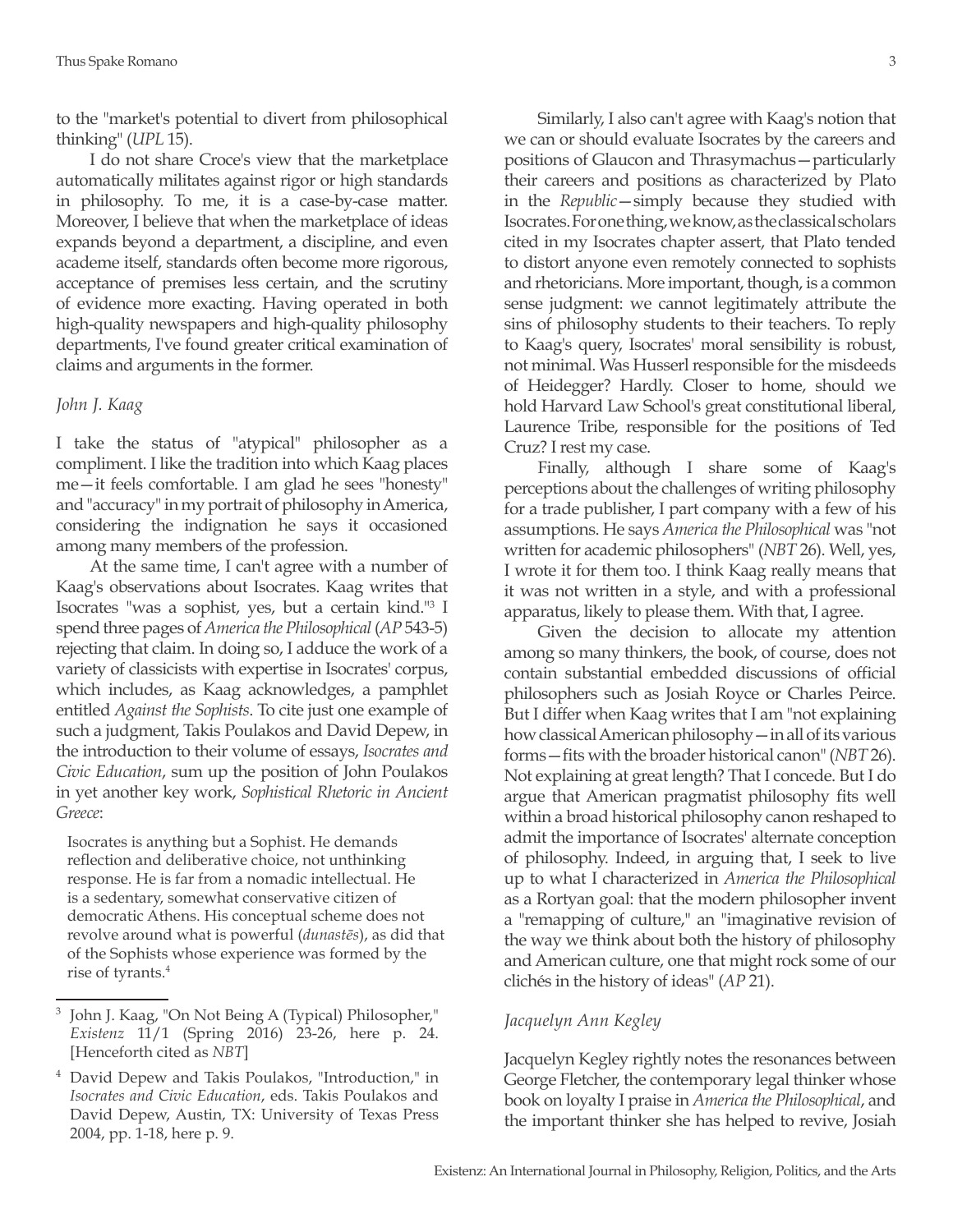Royce, who wrote the classic book on that virtue. It's one of many ways in which Kegley and I value the same approaches and missions in philosophy.

By comparison, our differences, I think, are largely matters of nuance, interpretation, and tone. She wonders about my gathering together so many diverse thinkers without any "clear connection discernible amongst them, or any distinct criteria that makes the work of them philosophical."5 Her concern stems, I'd say, from the philosopher's frequent desire for necessary and sufficient conditions in articulating a concept such as "philosophy" or "philosopher." Other readers have expressed the same concern about *America the Philosophical*. In responding to such questions as, "Why is this thinker included and not that one?" or "What are the criteria for inclusion and exclusion?", I reply in both Wittgensteinian and journalistic mode.

The Wittgensteinian response is the familiar familyresemblance rejection of precise criteria for all concepts, his notion that a blurred concept is still a concept. From a practical point of view, however, my view of philosophy is not absurdly blurry. I think philosophy behooves or implies the making of assertions or the questioning of them. It calls for the gathering and presentation of evidence. It assumes sustained attention, agreement to listen to counterclaims, counterevidence and counterexamples, and the openness to possibly changed facts and circumstances that we identify with pragmatic tentativeness in arriving at beliefs. But the exact degree to which those putative criteria must be met itself remains open. I submit to Kegley that a large number of the 125 or so thinkers I discuss or reference in *America the Philosophical* exhibit those practices in greater or lesser form.

My journalistic response is to point out that it hardly follows from the inclusion of some thinkers that other thinkers left out don't meet my criteria to be philosophical. Journalists and philosophers often argue and inform through example, and the choice of one example—or lead, or story, or anecdote does not imply that other examples would not be equally appropriate or effective. On the hustings of my book tour, when audience members raised other thinkers and asked, "Doesn't X belong in *America the Philosophical*?", my response was often, "Yes, I take X to

<sup>5</sup> Jacquelyn Ann Kegley, "Do Not Block Inquiry: Philosophy in America—The Tradition of Socrates and Peirce," *Existenz* 11/1 (Spring 2016) 16-22, here p. 17. [Henceforth cited as *TSP*]

be further confirmation of my argument." In addition, my aim was not to toss card-carrying figures such as Saul Kripke or Scott Soames out of philosophy, but to allow other figures in.

A similar nuance of "inside" and "outside," I think, explains Kegley's concern that the title I give to one section of the book, "The Rising Outsiders," about African Americans, women, Native Americans, and gays, suggests "that they are somehow newcomers to philosophy" (*TSP* 17). She is more correct when she sees me as holding that people from all four groups were always a part of American philosophy, but largely unrecognized by the subject's professional guild. Kegley raises further issues of inclusion and exclusion that are more explained by exigency and practicality than necessary and sufficient conditions. Kegley wonders about my exclusion of Mexican-American and Latin American philosophers, completely missing in action in *America the Philosophical*, as are Asian-American philosophers. In my introduction, I announced that "in a longer book, I might easily have added sections on the growth of Latino philosophy, Asian American philosophy, and other areas worthy of attention" (*AP* 21). Since *America the Philosophical* appeared, I've published a long article entitled "Dao Rising: Chinese Philosophy Lifts Off in America."6 Should I do another edition of *America the Philosophical*, such material would rightly find a place in the "Rising Outsiders" section.

I regret that Kegley finds my discussion of women philosophers "less satisfactory" than other parts of the book, but I think that's because she sometimes senses disparagement when none is meant. She takes my emphasis at one point on the persuasive storytelling of Jane Addams to suggest that Addams didn't engage in "very effective argumentation" outside of narrative. I didn't mean to imply that. I specifically included a mention of the University of Illinois Press' republication of Addams' argumentative books to protect against such a thought. I quoted Robert Westbrook's telling comment, "It is difficult to say whether Dewey influenced Jane Addams or Jane Addams influenced Dewey" (*AP* 358). Of course, they influenced each other. Finally, I referred to the "supposed paucity of her theoretical texts" (*AP* 358), hoping that the word "supposed" indicated my rejection of the judgment.

<sup>6</sup> Carlin Romano, "Dao Rising: Chinese Philosophy Lifts Off in America," *Chronicle of Higher Education* (9/23/2013), http://www.chronicle.com/article/ Dao-Rising-Chinese-Philosophy/141693.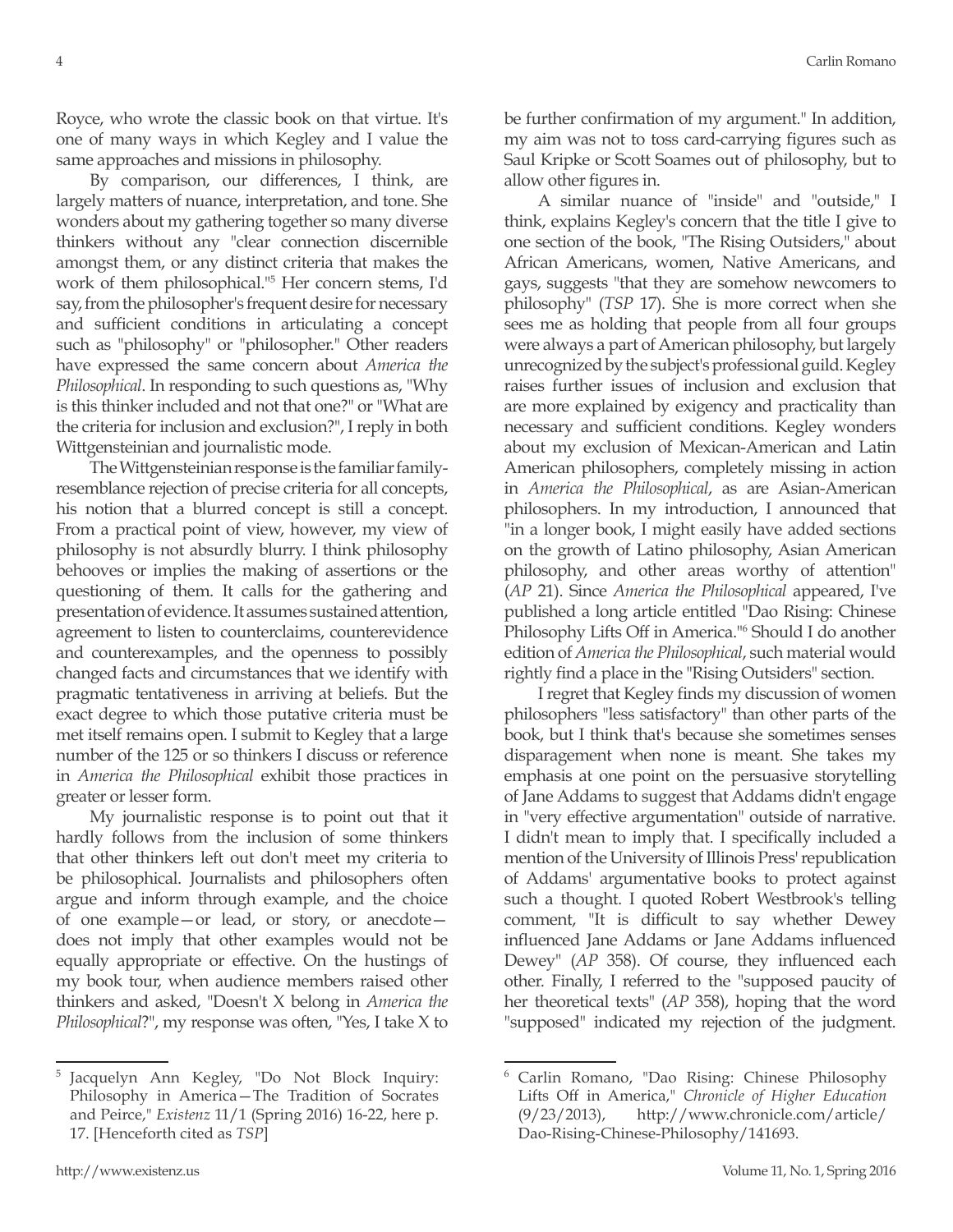Kegley and I have no quarrel about the quality of Jane Addams as philosopher.

It is true, however, as Kegley notes, that I sometimes cite thinkers in *America the Philosophical*  for one weakness or another. I make no apology for that—the book is a work of cultural criticism as well as reportage and argument. I much appreciate Martha Nussbaum, for instance, and admire her industry, clarity, argumentative ability and compassion, but point to her writerly style as an explanation of her limited influence as a public intellectual outside academe.

It is also important to recognize that in a book that examines or comments on some 125 figures, one cannot expound a particular thinker's philosophical views with any degree of completeness—many appear, rather, as examples whose philosophies are simply betokened as greater attention is directed to their lives. I sought in *America the Philosophical* to humanize some of the paradigmatic philosophers in the book to underscore that they were no more merely argument machines than thinkers not automatically accepted as philosophers. That, I hope, might explain to Kegley my choice to highlight Arendt's relationship to Heidegger while still, in my discussion of Elizabeth Young-Bruehl's *Why Arendt Matters*, outlining the power of her ideas. Arendt struggled to reconcile her romantic and sexual feelings with her less emotive beliefs—so, I imagine, did the founder of *Playboy* magazine, Hugh Hefner.

The largest divide between Kegley and myself, however, comes in regard to Richard Rorty. Kegley considers him "an inadequate pragmatist model" (*TSP*  19) because she sees him putting his emphasis on the "individual and private" rather than inquiry and "public debate." Kegley comes to that conclusion, I believe, because she puts too much weight on a sentence in the introduction to Rorty's *Contingency, Irony and Solidarity* that has misled others as well. In it, Rorty writes that we must be "content to treat the demands of self-creation and of human solidarity as equally valid, yet forever incommensurable."7

Kegley reads Rorty as claiming that in regard to individualist self-creation and human solidarity, never the twain shall meet. I view that interpretation as hard to square with the way those two things go together in the life of many an intellectual, including Rorty's life. Rorty, I submit, was making in that sentence a logical and, in regard to some personalities, a psychological point about incommensurability, not an ontological one about the ability of the two inclinations to go together in an actual human life. Rorty, for instance, certainly isolated himself with books for significant periods of his life, as do all bookish people, self-creating his iconoclastic intellectual personality. But I'd bet he would agree with Kegley's pragmatist point that "the individual alone tends to not be self-critical and thus does not change or refine views unless confronted by others with differing ideas" (*TSP* 19). Indeed, Rorty—unlike, for instance, Robert Nozick— consistently replied to other philosophers at length over the years in places such as Rorty's volume in *The Library of Living Philosophers* and *Rorty and His Critics*. He mixed the demands of selfcreation and human solidarity, as many philosophers, artists and intellectuals do. It is simply untrue of Rorty as an individual that, as Kegley claims, he "argued to keep the private, individual domain of life separate from any public engagement of an individual" (*TSP* 20).

Perhaps the foremost refutation of Kegley's picture of Rorty as urging almost a solipsistic philosophical life is his late book, *Achieving Our Country* (1998). There, in training his sharp cultural and political eye on the relationship of the modern American Left and American society, he so presciently identified the societal divisions that led to the election of Donald Trump that the *New York Times*, in a "Critic's Notebook," lauded him for the book's almost Nostradamus-like prediction of the 2016 political scene.<sup>8</sup> Indeed, by the end of his career, without leaving conversation, understood in the best sense, behind, Rorty titled Volume 4 of the Cambridge University Press collection of his essays, *Philosophy as Cultural Politics*. That might be taken as the final formulation of his viewpoint.

#### *Mary V. Rorty*

When Mary Rorty writes, "Romano places Rorty where he would like to be placed,<sup>119</sup> I can say only that her judgment pleases me no end. As does

<sup>7</sup> Richard Rorty, *Contingency, Irony, and Solidarity*, Cambridge, NY: Cambridge University Press 1989, p. xv.

<sup>8</sup> Jennifer Senior, "Richard Rorty's 1998 Book Suggested Election 2016 Was Coming," *The New York Times* (11/20/2016), http://www.nytimes. com/2016/11/21/books/richard-rortys-1998-booksuggested-election-2016-was-coming.html?\_r=0

<sup>9</sup> Mary V. Rorty, "Envisioning a Fourth Wave " *Existenz* 11/1 (Spring 2016) 27-30, here p. 27. [Henceforth cited as *EFW*]